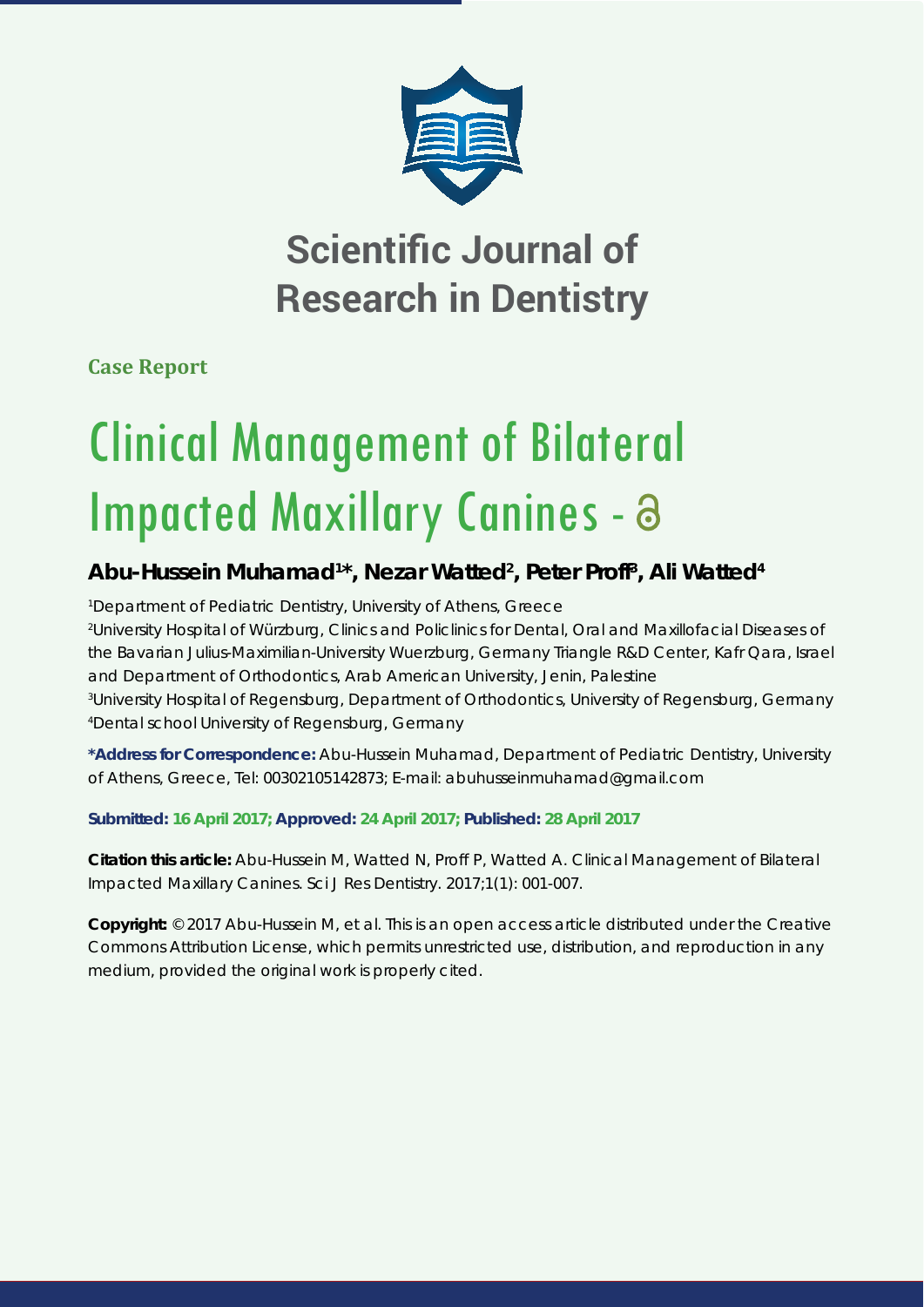

#### **ABSTRACT**

**Introduction**: Impaction of maxillary canines is a frequently encountered clinical problem in orthodontic therapy. When a preventive approach fails, treatment involves surgical exposure of the impacted tooth, followed by orthodontic traction to guide and align it into the dental arch. The aim of the present report was to demonstrate by case reports of an adult patient with bilateral impacted maxillary canines treated with surgical exposure and orthodontic treatment.

**Material and Methods:** A 15year-old female with various degrees of bilateral palatal impaction of maxillary canines were managed by the described technique.

**Results and Discussion**: Autonomous eruption of the impacted canines after surgical uncovering was witnessed in all patients without the need for application of a vertical orthodontic force for their extrusion.

**Conclusion:** The described method of surgical uncovering and autonomous eruption created conditions for biological eruption of the palatally impacted canines into the oral cavity and facilitated considerably the subsequent orthodontic treatment for their proper alignment in the dental arch.

**Keywords:** Impacted canines; Surgical; Tooth exposure; Orthodontic treatment

#### **INTRODUCTION**

Impaction is a pathological condition defined by the lack of eruption of a tooth in to the oral cavity within the time and physiological limits of the normal eruption process [1]. Impacted teeth are those with a delayed eruption time or that are not expected to erupt completely based on clinical and radiographic assessment. Permanent maxillary canines are the second most frequently impacted teeth; the prevalence of their impaction is 1-2% in the general population. This is most likely due to an extended development period and the long, tortuous path of eruption before the canine emerges into full occlusion [1-4].

The maxillary permanent canines are the most commonly impacted teeth with a reported prevalence of 0.9% to 3.3% [4,5]. About two thirds of these impacted maxillary canines are located palatally whereas the rest are located labially or within the alveolus [2]. Less frequently observed is the impaction of the maxillary central incisors with an estimated prevalence ranking from 0.06% to 0.2% [1] and it is usually diagnosed in the early mixed dentition stage [6- 7]. The other teeth can eventually be impacted but with a very lower prevalence.

The etiology of tooth impaction is usually related to either a lack of space for a natural eruption, a retained deciduous tooth, a diversion of the tooth bud, or an idiopathic failure of eruption for unknown origin [6]. Other known factors are also an obstacle hindering eruption, cysts, or a trauma on the temporary dentition [8].

The diagnosis of impacted maxillary canine has to be based on both clinical examinations – disease history and status (clinical examination and palpation) and paraclinical examination – biometrical analysis and radiographic investigations [9].

According to Bishara there are a number of clinical signs that indicate the impaction of the upper canine: delayed eruption of the permanent canine, over retained deciduous canine (after the age of 14-15 years), absence of a normal labial canine bulge along the alveolar ridge; presence of a bulge on the palatal side of the alveolus or distal tipping of the lateral incisor [10].

The different methods of diagnosis that may allow for early detection and prevention should include a family history, visual and tactile clinical examinations by the age of 9-10 years and a thorough radiographic assessment. Clinical signs that may indicate ectopic or impacted cuspids include lack of a canine bulge in the buccal sulcus by the age of 10 years, over retained primary cuspids, delayed eruption of their permanent successor and asymmetry in the exfoliation and eruption of the right and left canines. Eruption time of a maxillary canine varies from 9.3 to 13.1 years.

Because canines are palpable from 1 to 1.5 years before they emerge, the absence of the canine bulge after the age of 10 years is a good indication that the tooth is displaced from its normal position, and ectopic eruption or impaction of the maxillary cuspids is possible. In patients older than 10 years, an obvious palpable bilateral asymmetry could indicate that one of the permanent cuspids is impacted or erupting ectopically [11,12].

According to Ericson and Kurol, for an accurate diagnosis the clinical examination should be supplemented with a radiographic evaluation. Panoramic films are used to localize impacted teeth .Labial impaction of a maxillary canine is due either to ectopic migration of the canine crown over the root of the lateral incisor or shifting of the maxillary dental midline, causing insufficient space for the canine to erupt [13,14].

Extraction of the maxillary deciduous canine as early as 8 or 9 years of age will enhance the eruption and self correction of a labial or intra-alveolar maxillary canine impaction. Olive suggested that opening space for the canine crown with routine orthodontic mechanics might allow for spontaneous eruption of an impacted canine. However, in some situations, even these techniques do not work, and the orthodontist must refer the patient to have the labial impaction uncovered surgically. There are 3 techniques for uncovering a labially impacted maxillary canine: excisional uncovering, apically positioned flap, and closed eruption technique [1,2,9].

 Before surgical intervention, it is necessary to consider the need to create adequate space to facilitate movement of the impacted tooth [15]. For management of the impacted maxillary canine, all of the teeth in the maxillary arch should be bracketed to allow for proper positioning of the canine and to avoid canting of the occlusal plane [16]. Bracketing of all the teeth provides adequate anchorage for extrusion of the impacted canine. The other option is to use a miniimplant or micro mini-implant as anchorage to move the impacted canine [17]. Pre-surgical orthodontic treatment should be performed until adequate space is made for the canine. This usually takes between 2 and 4 months [15,17].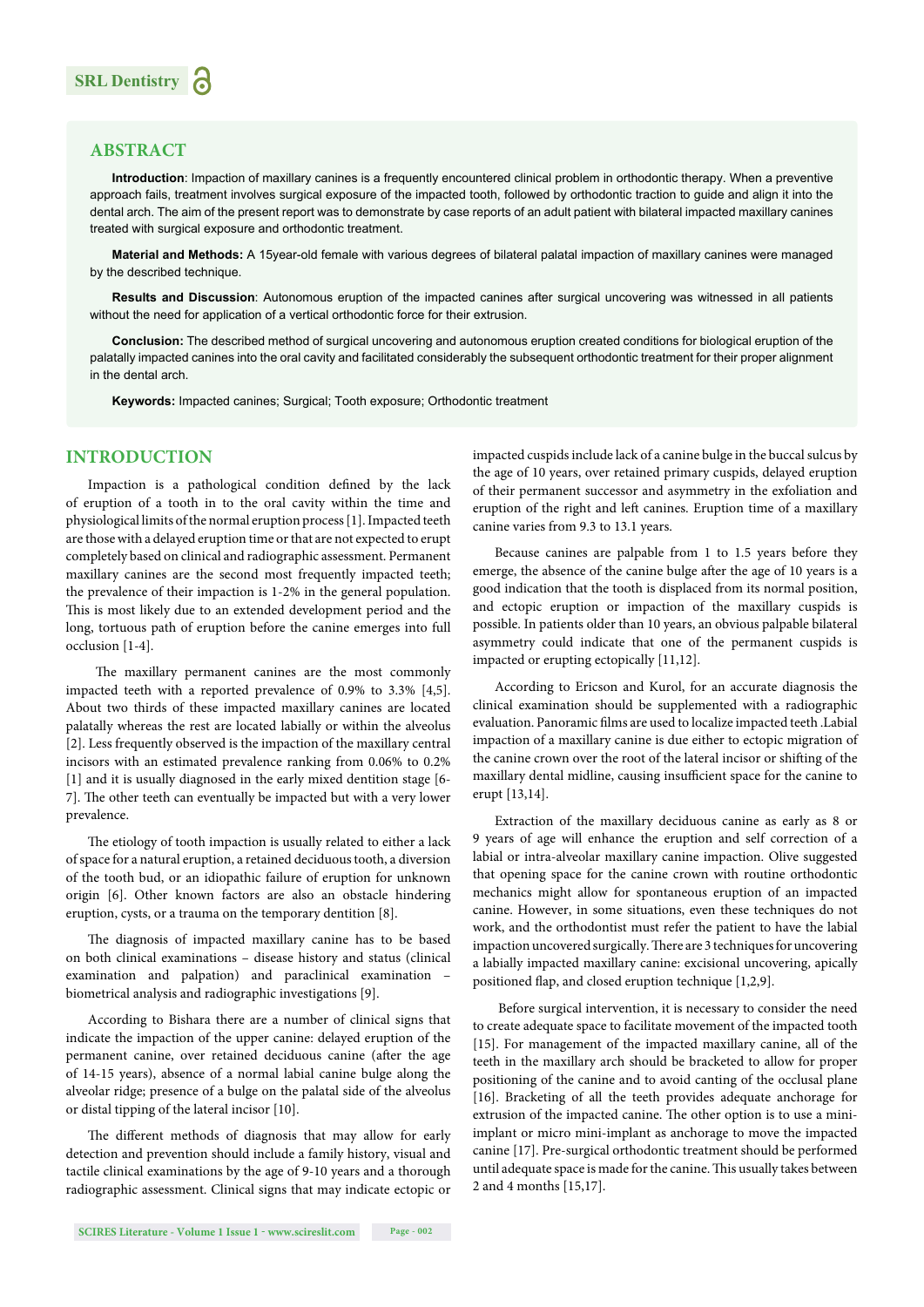### **SRL Dentistry**

In principle, there are five treatment options for impacted maxillary canines [17];

- (i) No active treatment except monitoring,
- (ii) Interceptive removal of the primary canine,
- (iii) Surgical removal of the impacted canine,
- (iv) Surgical exposure with orthodontic traction and alignment, and;
- (v) auto-transplantation of the impacted canine

This article presented a case of an adult patient with bilateral impacted maxillary canines treated with surgical exposure and orthodontic treatment.

#### **CASE REPORT**

A 15 year-old female, was referred to the orthodontist by his family dentist. The clinical examination showed the presence of the left deciduos canine, and distal migration of lateral and central incisor. The absence of a canine bulge and the presence of a bilateral palatal bulge were noted upon intraoral palpation. There were no symptoms. The canines for this particular patient were rather horizontal in angulation and the crowns of the canines were in close proximity to the roots of the central incisors. This presented risk not only to the roots of the lateral incisors but also to the central incisors. We elected to address the canine with surgical exposure of the canines and utilizing orthodontic treatment to guide the impacted teeth into their proper position. The primary canines were extracted, the canines were exposed, and buttons with micro-chains were placed on the impacted teeth. Orthodontic treatment was used to create the space needed for the canine in the maxillary arch and specific orthodontic mechanics were applied to guide the teeth in a distal vector of force – away from the adjacent roots and teeth; this careful approach helps minimize potential root damage as well as other compromises (Figure 1a-c).

Panoramic radiographs showed the presence of two impacted canines. Considering the good morphology of the teeth, the position and the absence of ankylosis, in agreement with the oral surgeon the surgical orthodontic disimpaction was decided (Figure 1d).

A fixed superior appliance was applied. The oral surgeon performed the surgical exposure of the impacted teeth and the orthodontist attached an auxilliary button directly to the crown's enamel on the palatal side. This one-step approach is preferable, and to assure good bonding to the enamel the exposure should be the least traumatic possible. A fibrine sponge is useful to reduce the bleeding around the crown, and a periodontal curette can be used to remove the primary cuticle from the enamel. An orthophosphoric acid (37 %) was used for 40 second and the button was bonded. A ligature with several holes was prepared and attached to the button before bonding (Figure 2a).

The surgical exposure was very conservative. Only the bony tissue over the crown was excised and the flap completely sutured. We consider this light surgical exposure to be beneficial to the future periodontal health.

After a week the suture and the surgical dressing were removed, and light orthodontic force (no more 60 grams/2 ounces) with elastic ligatures was started. Concurrently sufficient space was created in the arch thus reducing the diastema. A preformed round arch wire 0.020 was used to provide sufficient stiffness (Figure 2b-c).

During the treatment two end oral radiographs were made on each side to ensure that the movement of canine was not damaging the roots of the neighboring teeth. When the crowns were erupted a metallic canine bracket was bonded, and the remaining movements were made with sectional, later repositioning the bracket twice. A Flexiloy tm 0.021 X 0.025 was the finishing arch and an Essix retainer was used for retention. The active treatment lasted 2 years long. Both the canines at the end of treatment had good periodontal conditions (Figure 2d, 3a-c).



**Figure 1a-c:** Pre-treatment intraoral views.





**Figure 2a:** Panoramic radiograph taken during Treatment after 3 months.



**Figure 2b:** Panoramic radiograph taken during Treatment after 9months.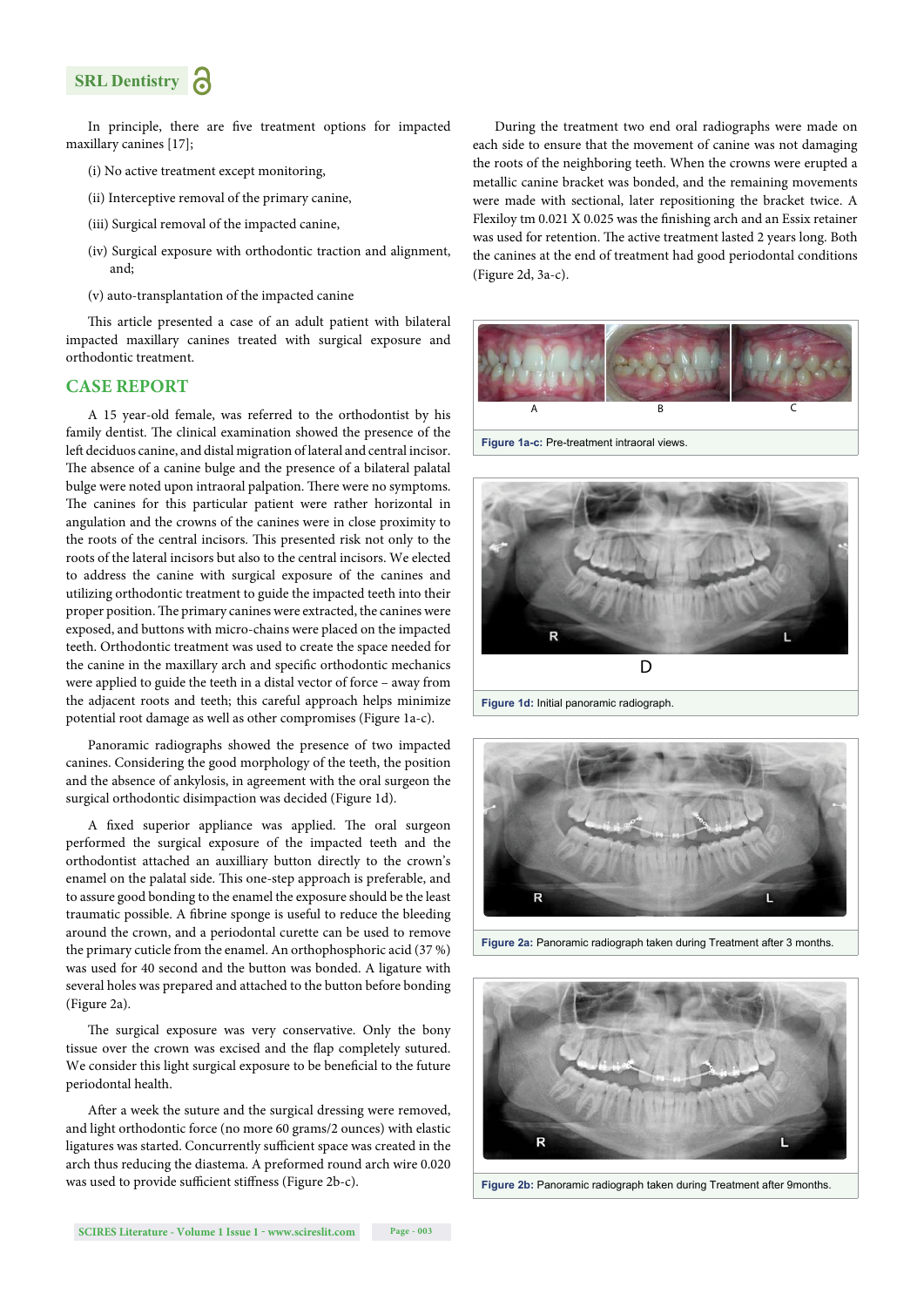**SRL Dentistry**



**Figure 2c:** Panoramic radiograph taken during Treatment after 12months.



**Figure 2d:** Panoramic radiograph taken during Treatment after 18months  $(final)$ .



#### **DISCUSSION**

It is not unusual for maxillary canine impaction to occur bilaterally, although unilateral ectopic eruptions are more frequent [1,2]. Genetic factors have been reported to be the primary cause of palatally impacted maxillary canines [2]. Pathological sequelae like cysts, tumors, external/internal resorption of the impacted teeth and/or adjacent teeth, transmigration, referred pain and periodontitis have been associated with tooth impaction  $[2,9]$ . The clinician can investigate the presence and position of the cuspid by visual inspection, palpation and radiography. In the approach to the orthodontic patients, the application of traditional radiographic techniques is indispensable. However CBCT provides information which is not revealed during traditional radiographic analysis and is therefore indicated in case of impacted teeth or craniofacial structural anomalies [8].

There are four treatment options for impacted teeth; observation, intervention, relocation and extraction [17]. When the condition is identified early, interceptive extraction of the primary canines completely resolves permanent impaction in majority while others show some improvement in terms of more favorable canine positioning. However extraction of the primary cuspids does not guarantee elimination or correction of the problem. As a general rule, when the degree of overlap between the permanent maxillary cuspid and m the neighboring lateral incisor exceeds half the width of the incisor root, the chances of complete recovery are poor. An angle exceeding 31° from the vertical significantly reduces the chance of normal eruption following an extraction [9].

Upper canine inclusion is more frequent than lower impaction (with a minimum ratio of  $4$  to 1), in 57% cases in women. The aetiology of canine impaction is generally related to the upper dental arch length deficiency or to the developmental position of the tooth that could be more cranial than the norm. Mechanical factors have also been proposed to be related to the impaction of a canine [1-4]. For instance, the premature loss of deciduous canines or their prolonged retention could be associated with mechanical impingement of permanent canine. This can also be the consequence of displacement of lateral incisors or of the presence of impacted teeth or odontomas. Untreated impacted canines may determine arch length discrepancies, loss of vitality of adjacent teeth, follicular cysts, canine ankylosis, infections, and pain. As a consequence of this, orthodontic treatment is strongly recommended [5-9].

Orthodontic movement of an impacted tooth depends on a variety of factors, such as the position of the impacted tooth relative to neighboring teeth, its angulation, the distance the tooth has to be moved, and the possible presence of ankylosis. Surgical extraction is indicated in the following situations. a) The existence of infection, cyst, or tumor related to the impacted canine, b) impacted tooth causes the periodontal disturbance of the adjacent teeth, c) presence of neuralgic symptoms, d) crowding of arch requiring therapeutic extractions to correct crowded incisor teeth (e) impacted canine is enclosed and cannot be transplanted, f) root resorption affecting the adjacent teeth, g) root of impacted canine is severely dilacerated, h) severe impaction of canine tooth and i) patient's unwillingness to orthodontic treatment or transplantation [17].

When the permanent maxillary canine is impacted or erupting buccally or palatally to the arch, the preventive treatment of choice is extraction of the primary canine; when the patient is 10-13 years old [14,18]. However, if any root resorption is evident before this age and there is suspicion of impaction, the primary canine should be extracted and appropriate treatment implemented, such as monitoring of the eruption path or orthodontic alignment. When a canine is impacted buccally, the retained primary canine should be extracted to create a pathway and space for the permanent canine to erupt into the arch. This is especially important if both the permanent and primary canines are simultaneously visible in the arch [19].

Baccetti and co-workers evaluated the effectiveness of two interceptive approaches to manage palatally displaced canines in a randomized clinical trial. They compared the success of extraction of primary canines alone and in association with the use of cervicalpull headgear. They concluded that removal of primary canine as an isolated measure to intercept palatal displacement of maxillary canines showed a success rate of 65.2% which was significantly greater than that in the untreated controls (36%). The additional use of a headgear resulted in successful eruption in 87.5% of the subjects. [20]

The success of early interceptive treatment for an impacted maxillary canine is influenced by the degree of impaction and the age of the patient at the time of diagnosis [18]. Ericson and Kurol in their study, found that when the cusp of the canine was loc distal to the midline of the root of the lateral incisor, 91% of the canines could be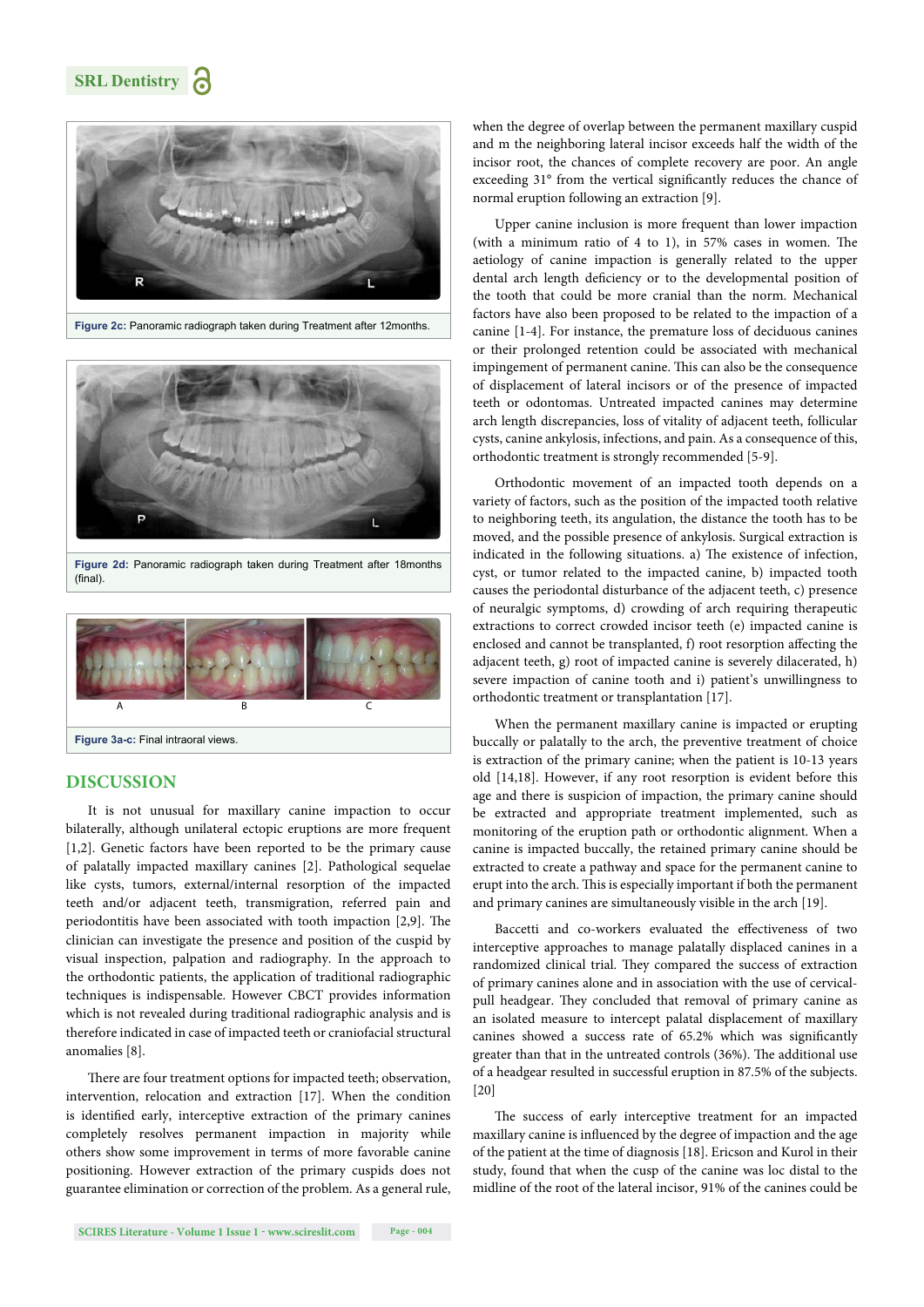

corrected whilst when the crown had passed medial to the midline of the root of the lateral incisor only 64% of the ectopically positioned teeth could be corrected [14]. As a general rule, when the degree of overlap between the permanent maxillary canine and the neighboring lateral incisor exceeds half the width of the incisor root, the chances of complete recovery are considered to be poor [21].

Other factors influencing the prognosis include angulation of the canine and crowding [19]. The chance of successful eruption of an impacted canine following extraction of the primary canine becomes less favourable as the angle from the vertical increases [14]. However, the degree of horizontal overlap with the adjacent lateral incisor has been found to have more influence on the prognosis than the angulation  $[17]$ . Thus, extraction of the primary canine is recommended if the patient is between 10 and 13 years old and the maxillary canine cannot be palpated. If the canine position does not improve over a 12-month period, alternative treatment is indicated. Radiographic evaluation in these cases should be at intervals of 6 months [14].

Orton et al reported a principal of treating unrupted canines by assessing the vertical axial eruptive path and suggested that labial tipping of 45° is generally orthodontically untreatable. Horizontal position, age of the patient, vertical height and bucco palatal position in descending order of importance are the factors which determine the difficulty of canine alignment [22].

Surgical exposure is the conventional treatment for impacted canines. While, many surgical procedures have been advocated in the past, the simplest and arguably the least traumatic that is still in use today is the gingivectomy [21,23].

Historically, the employment of this technique gave little consideration to the need for attached gingiva on the buccal surface of the canine. The clinician simply exposed the tooth by excising the overlying tissue regardless of the quality of the outcome. However, it is now considered that a minimum of 3mm of keratinized gingiva should be left following the gingivectomy [16]. This technique is more applicable for palatal impactions where there is an abundance of attached gingival [23]. The disadvantages of this technique are that attached gingiva is lost and tissue may re-grow over the surgical site if the gingivectomy is too conservative [24]. However, there are two other surgical methods that are favoured; the closed flap technique and the open surgical technique [1,2,8,9].

The closed flap technique is applicable when the tooth is in a position that does not permit the repositioning of a flap after crown exposure. This technique is frequently used for palatal impactions that are not close to the ridge of the alveolar process. In addition, when a canine is impacted high on the buccal aspect of the maxilla, or low relative to the occlusal plane of the mandible, this technique provides exposure without compromising the periodontal status of the adjacent teeth [24].

A small portion of the cortical bone is removed as necessary and the impacted tooth is exposed; some surgeons favour luxation of the tooth. Removal of less bone is said to promote healing and reduce post-operative bone loss [25]. An orthodontic bracket is then placed on the impacted tooth, the attached ligature wire or a chain then projects through the incision line. In cases where the tooth is distant from the

arch, it may be necessary to penetrate the flap and bring the ligature through the tissue to the arch wire [16]. The flap is then sutured back into place and orthodontic traction is subsequently applied [2].

The orthodontic management of these difficult cases requires the use of specific orthodontic mechanics, which could allow a perfect three dimensional control of tooth movement in order to reduce possible side effects. Elastic chain were used to retract the impacted canines, firstly activated in order to extrude the teeth, and to obtain their distal movement. The activation of the elastic chain was scheduled about once a month [17,26].

 From a biomechanical perspective, it is desirable to deliver a light, point force in the occlusal direction to erupt impacted canines when sufficient space for the canine exists or has been created. When elastic chains or threads are used to deliver the single erupting force to the canine from a rigid base arch wire, the forces must be kept light due to the high load deflection rate and rapid decay of the force delivered by the elastic. Including many teeth helps to distribute the unwanted intrusive side effects among a larger cumulative root surface area and thus to minimize localized deleterious effects [9].

Ankylosis needs to be ruled out after surgical exposure by determining tooth movement with reasonable digital force or metallic sound on percussion. It is desirable to deliver a light force in the occlusal direction, using elastics, elastic chain, NiTi spring, or tie wire. Cole et al have described the use of magnets in the management of teeth that fail to erupt. We used ligature wire as traction attachment. Ligature wire were tied to the 0.016" NiTi wire which would get deformed under the traction force [27]. The spring back property of NiTi would bring the wire in its original shape thus transmitting a continuous traction force to the tooth through ligature wire. Ligature was adjusted every week to maintain traction force. However it is felt that auxiliary NiTi wire for ligature tie in addition to the base wire could have avoided the complication of mid treatment open bite [9,17].

#### **Complications and The Side Effects Associated With The Treatment of The Impacted Maxillary are as Follows**

Pain: As with any surgical procedure, patients experience some pain; however, there is slightly more post-operative pain from surgery on maxillary impacted canines than for the surgery related to other impacted teeth. Post-operative management during the first 24 hours should include non-steroidal anti-inflammatory drugs and long acting local anaesthetic agents [17].

**Infection**: Any surgical wound can lead to an infection even with the best aseptic technique. With maxillary impacted canines, infections can develop in the lip, canine space, or palate. Treatment consists of antibiotic therapy and surgical drainage.

**Ecchymosis of the lip:** Post-operatively ecchymosis can occur in the soft tissue if haemostasis is not achieved before closure [28]. It also can occur if the patient is taking salicylic acid or any herbal preparation or medication that increases bleeding time.

Non-eruption: The most common reasons for non-eruption after surgical exposure are ankylosis, inadequate space, gingival scarring, improper bonding and inappropriate orthodontic mechanics [16].

**Devitalization of the pulp:** If symptoms of pulpitis develop when an impacted canine is being moved orthodontically, the orthodontic therapy should be stopped and the canine should be evaluated for possible endodontic treatment. This complication is rare particularly in young individuals [16,17].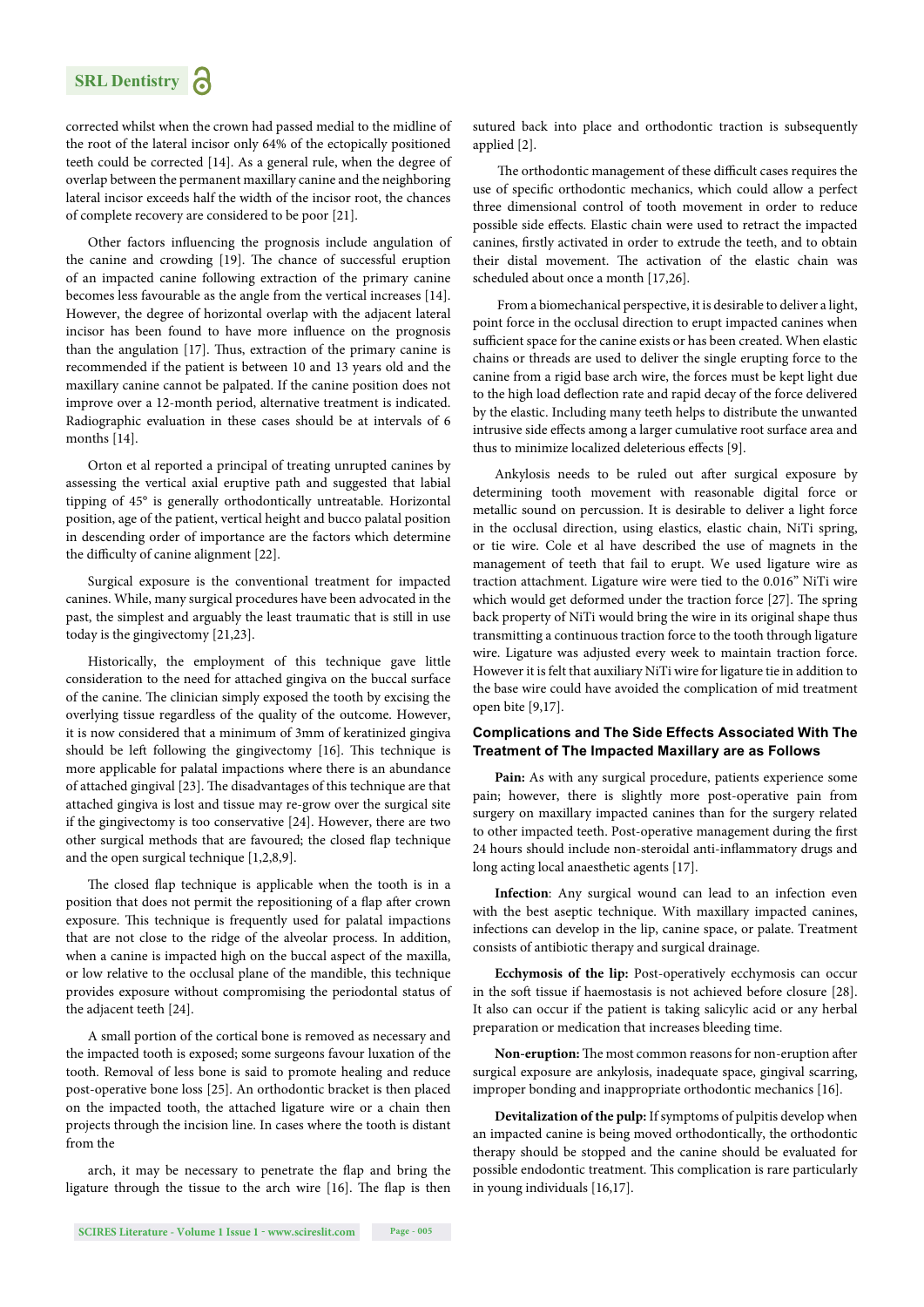

**Damage to adjacent structures:** If an impacted canine is in close proximity to the roots of neighbouring teeth, the surgery may cause damage to them. Rarely, displacement of a root into the maxillary sinus, or nasal cavity can occur during surgical removal. Even more rarely, an oro-antral or oro-nasal fistula can follow surgical removal of an ectopic maxillary canine [17,28].

**Paresthesia:** When an impacted maxillary canine is located near to the neurovascular bundle, paresthesia may be a sequela of surgery. For instance, if the maxillary canine is impacted palatally, the nasopalatine nerve may be affected, although it rarely presents a problem for the patient [29].

Loss of soft tissue flap: Loss of the soft tissue flap is the result of interruption of the blood supply during surgery or post-operative infection. When a flap is thin it is easy to compromise the blood supply, so careful design and handling of the flap is important. Allowing phosphoric acid etch to come into contact with the soft tissues has been said to adversely affect the vitality of the flap [17,29,30].

**Lack of attached gingival:** Poor quality gingival mucosa may occur following exposure of a labially impacted maxillary canine. Therefore, the flap design should be cognisant of the need to preserve keratinized tissue [29,30].

The results of this case treatment showed the bilateral impacted maxillary canines were corrected. Acceptable occlusion achieved and the over jet and overbite come to normal [31]. The molar and canine relation were Class I on the both sides. Lateral cephalometric showed overall facial balance was improved. The lip becomes less tension on closure. No signs or symptoms of temporomandibular dysfunction after treatment [32].

#### **CONCLUSIONS**

Impaction of a maxillary canine is a frequent occurrence and requires a multi-disciplinary approach for proper management. Awareness of the prevalence, aetiology, associated anomalies and techniques for diagnosis allow for early recognition and implementation of interceptive treatment. Planned extraction of a primary canine and radiographic follow-up for 12 months can in selected cases, avoid the need for surgery followed by orthodontic therapy. The retraction of the bilateral impacted maxillary canine occured without loss anchorage in the posterior segment. Patient main complaint about the appereance of her bilateral upper canines due to impacted condition was improved by the treatment. It is concluded that that surgical and orthodontic treatment can be considered as an effective therapy for bilateral impacted canine correction.

#### **REFERENCES**

- 1. Nezar Watted, Emad Hussein, Peter Proff, Aksoy Dodan, Abu-Hussein Muhamad. Surgery of Labially Impacted Canine & Orthodontic Management – A Case Report. Open Journal of Dentistry and Oral Medicine 2017; 5: 1-6. https://goo.gl/Un8FCX
- 2. BorbélyP. Watted N.Dubovská I, Hegedűs V, Abu-Hussein M, Interdisciplinary Approach in the Treatment of Impacted Canines – Review. International Journal of Maxillofacial Research 2015; 1: 116-137. https://goo.gl/DflPt6
- 3. Jacoby H. The etiology of maxillary canine impactions. Am J Orthod. 1983; 84: 125-132. https://goo.gl/xwlKwB
- 4. Abu-Hussein M, Watted N, Abdulgani M, Abdulgani Az. Tooth Auto transplantation; Clinical Concepts. Journal of Dental and Medical Sciences 2016; 15: 105-113. https://goo.gl/ynEyt3
- 5. Cooke J, Wang HL. Canine impactions: incidence and management. Int J Periodontics Restorative Dent. 2006; 26: 483-491. https://goo.gl/Hm35Up
- 6. Watted N, Abu-Hussein M, Awadi O, Watted M, Watted A: Clinical study of impacted maxillary canine in the Arab population in Israel. International Journal of Public Health Research 2014; 2: 64-70.
- 7. Watted N, Abu-Hussein M: Prevalence of impacted canines in Arab Population in Israel. International Journal of Public Health Research 2014; 6: 71-77.
- 8. Watted N, Proff P, Reiser V, Shlomi B, Abu-Hussein M, Shamir D: CBCT; In Clinical Orthodontic Practice: Journal of Dental and Medical Sciences 2015; 2: 102-115. https://goo.gl/XD6qip
- 9. Watted N, Abu-Hussein M, Awadi O, Borbély P: Titanium Button With Chain by Watted For Orthodontic Traction of Impacted Maxillary Canines Journal of Dental and Medical Sciences 2015; 2: 116-127. https://goo.gl/7C3AiO
- 10. Bishara SE. Clinical management of impacted maxillary canines. Semin Orthod 1998; 4: 87-98. https://goo.gl/mifo6M
- 11. Muhamad Abu-Hussein, Nezar Watted, Abdulgani Azzaldeen, Mohammad Yehia, Obaida Awadi, Yosef Abu-Hussein. Prevalence of Malocclusion and Impacted Canine in Arab Israelian Population (Arab48). International Journal of Public Health Research. 2015; (3): 180-191. https://goo.gl/BQbqrz
- 12. Stivaros N, Mandall NA. Radiographic factors affecting the management of upper impacted permanent canines. J Orthod 2000; 27: 169-73. https://goo. gl/XMQBwR
- 13. Ericson S, Kurol J. Longitudinal study and analysis of clinical supervision of maxillary canine eruption. Community Dent Oral Epidemiol. 1986; 14: 172- 176. https://goo.gl/HStoJQ
- 14. Ericson S, Kurol J. Early treatment of palatally erupting maxillary canines by extraction of the primary canines. Eur J Orthod. 1988; 10: 283-295. https:// goo.gl/g45DLJ
- 15. Stelea C, Popa C, Popescu E, Stelea L. Surgical Orthodontic Treatment of Impacted Canines. Romanian Journal of Oral Rehabilitation.2010; 2: 4: 45- 48. https://goo.gl/ABCX5M
- 16. Kokich VG, Mathews DP. Surgical and orthodontic management of impacted teeth. Dent Clin North Am. 1993; 37: 181-204. https://goo.gl/XBLCul
- 17. Becker A. Orthodontic treatment of impacted teeth. 3rd ed. Wiley Blackwell, Oxford, 2012. https://goo.gl/enBc9G
- 18. Jacobs SG. Localization of the unerupted maxillary canine: How to and when to. Am J Orthod Dentofacial Orthop. 1999; 115: 314-322. https://goo.gl/ iOR37i
- 19. Richardson G, Russell KA. A review of impacted permanent maxillary cuspids- diagnosis and prevention. J Can Dent Assoc. 2000; 66: 497-501. https://goo.gl/iYGTLm
- 20. Baccetti T, Mucedero M, Leonardi M, Cozza P. Interceptive treatment of palatal impaction of maxillary canines with rapid maxillary expansion: a randomized clinical trial. Am J Orthod Dentofacial Orthop 2009; 136: 657-61. https://goo.gl/MkHJfA
- 21. Power SM, Short MBE. An investigation into the response of palatally displaced canines to the removal of deciduous canines and an assessment of factors contributing to favorable eruption. Br J Orthod. 1993; 20: 215-223. https://goo.gl/9pGjMz
- 22. Orton HS, Garvey MT, Pearson MH, et al. Extrusion of the ectopic maxillary canine using a lower removable appliance. Am J Orthod Dentofacial Orthop 1995; 107: 349-59. https://goo.gl/wQ1uQd
- 23. Felsenfeld AL, Aghaloo T. Surgical exposure of impacted teeth. Oral Maxillofac Surg Clin North Am. 2002; 14: 187-199. https://goo.gl/jJ52Gz
- 24. Shapira Y, Kuftinec MM. Early diagnosis and interception of potential maxillary canine impaction. J Am Dent Assoc. 1998; 129: 1450-1454. https:// goo.gl/MdkPVa
- 25. Boyd R. Clinical assessment of injuries in orthodontic movement of impacted teeth, I. Methods of attachment. Am J Orthod. 1982; 82: 478-486. https://goo. gl/yCBFfS